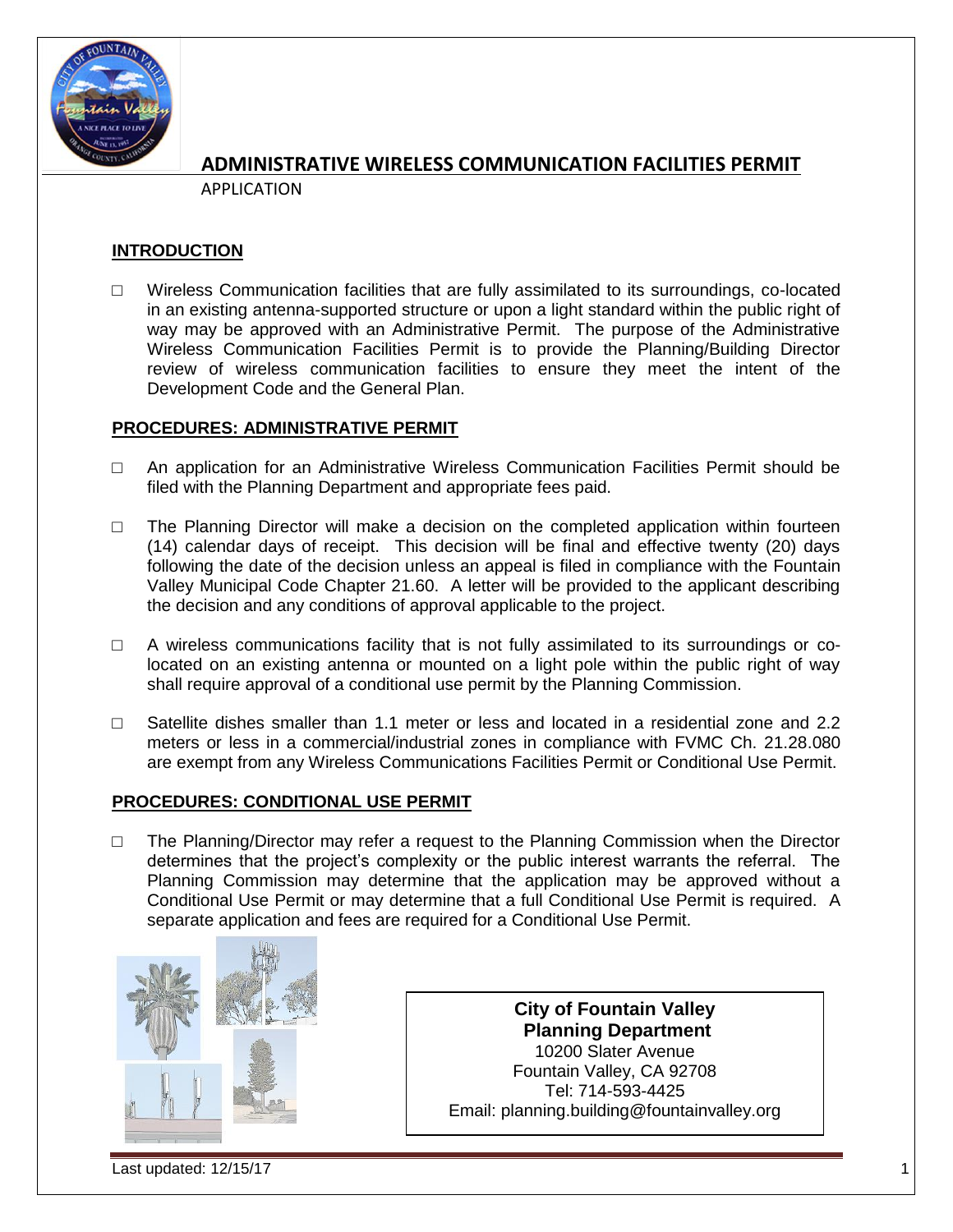

APPLICATION

### **SUBMITTAL REQUIREMENTS:**

### □ **Administrative Wireless Communications Facilities Permit:**

- $\Box$  Name, address, email and telephone number of both the applicant and the owner of the communications facility.
- $\square$  Name, address, email and telephone number of the responsible person whom the City may contact at any time concerning the communications facility.
- $\Box$  The applicant shall show legal authority to occupy and use for the purpose mentioned in the application, the streets, alleys, sidewalks or other public places where the excavation, placement, location or installation of the communications facilities is proposed to be made.

### □ **Encroachment Permit:**

- $\Box$  If the proposed wireless facility is to be located in a public right-of-way, prior to issuance of any Building Permits an Encroachment Permit will be required from the Public Works Department.
- □ Contact the Public Works Department at 714-593-4433 for more information regarding the Encroachment Permit.

### □ **Site Plan:**

- $\Box$  A site plan drawn to scale.
- $\Box$  Floor plan and or roof plan (if applicable) showing locations of proposed antennas and associated equipment.
- □ Elevation drawings
- □ Photo simulations
- $\Box$  Three (3) full size set of architectural plans.
- $\Box$  One (1) reduced set of plans (8  $\frac{1}{2}$ " x 11").
- $\Box$  Coverage map indicating the area which will be served by the proposed communications facility and any significant gap which will be filled by proposed installation.

#### □ **Deposit:**

 $\square$  Prior to issuance of a building permit or encroachment permit for the facility, applicant shall provide a deposit or other security with the city for removal of the facility and any accessory wireless equipment if the facility is found to be abandoned or the facility is found in need of repair or graffiti abatement and reasonable notice and an opportunity to correct is provided.

#### □ **Fee:**

- □ Administrative Wireless Communications Facilities Permit: \$1,040
- □ Account # 11.3.31313.1.3527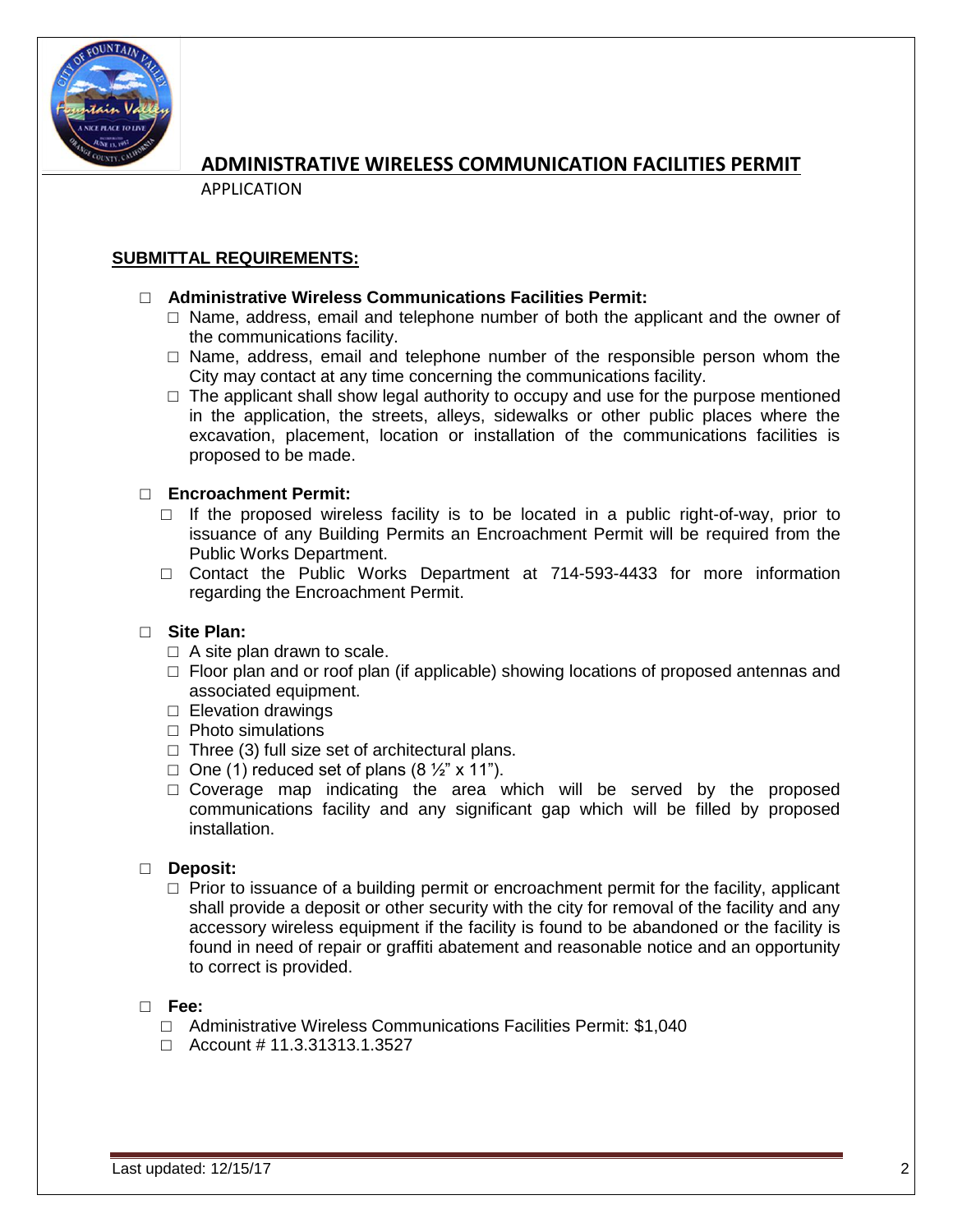

APPLICATION

| TO BE COMPLETED BY CITY STAFF ONLY |  |  |
|------------------------------------|--|--|

PERMIT NO. DATE FILED:

| <b>PLEASE PRINT</b>             |                                   |                        |  |
|---------------------------------|-----------------------------------|------------------------|--|
| ADDRESS/LOCATION                | ASSESSOR'S PARCEL NUMBER<br>(APN) | <b>ZONING DISTRICT</b> |  |
| <b>GENERAL PLAN DESIGNATION</b> | <b>LEGAL DESCRIPTION</b>          |                        |  |

# **PROJECT DESCRIPTION**

# **APPLICANT INFORMATION**

| APPLICANT NAME    | SIGNATURE   |              |          |
|-------------------|-------------|--------------|----------|
| APPLICANT ADDRESS | <b>CITY</b> | <b>STATE</b> | ZIP CODE |
| <b>PHONE</b>      | EMAIL       |              |          |

# **PROPERTY OWNER INFORMATION**

| PROPERTY OWNER NAME    | SIGNATURE    |       |          |
|------------------------|--------------|-------|----------|
|                        |              |       |          |
| PROPERTY OWNER ADDRESS | <b>CITY</b>  | STATE | ZIP CODE |
| <b>PHONE</b>           | <b>EMAIL</b> |       |          |

# **WIRELESS PROVIDER INFORMATION**

| WIRELESS PROVIDER   | ADDRESS      |              |          |
|---------------------|--------------|--------------|----------|
| <b>CONTACT NAME</b> | <b>CITY</b>  | <b>STATE</b> | ZIP CODE |
| <b>PHONE</b>        | <b>EMAIL</b> |              |          |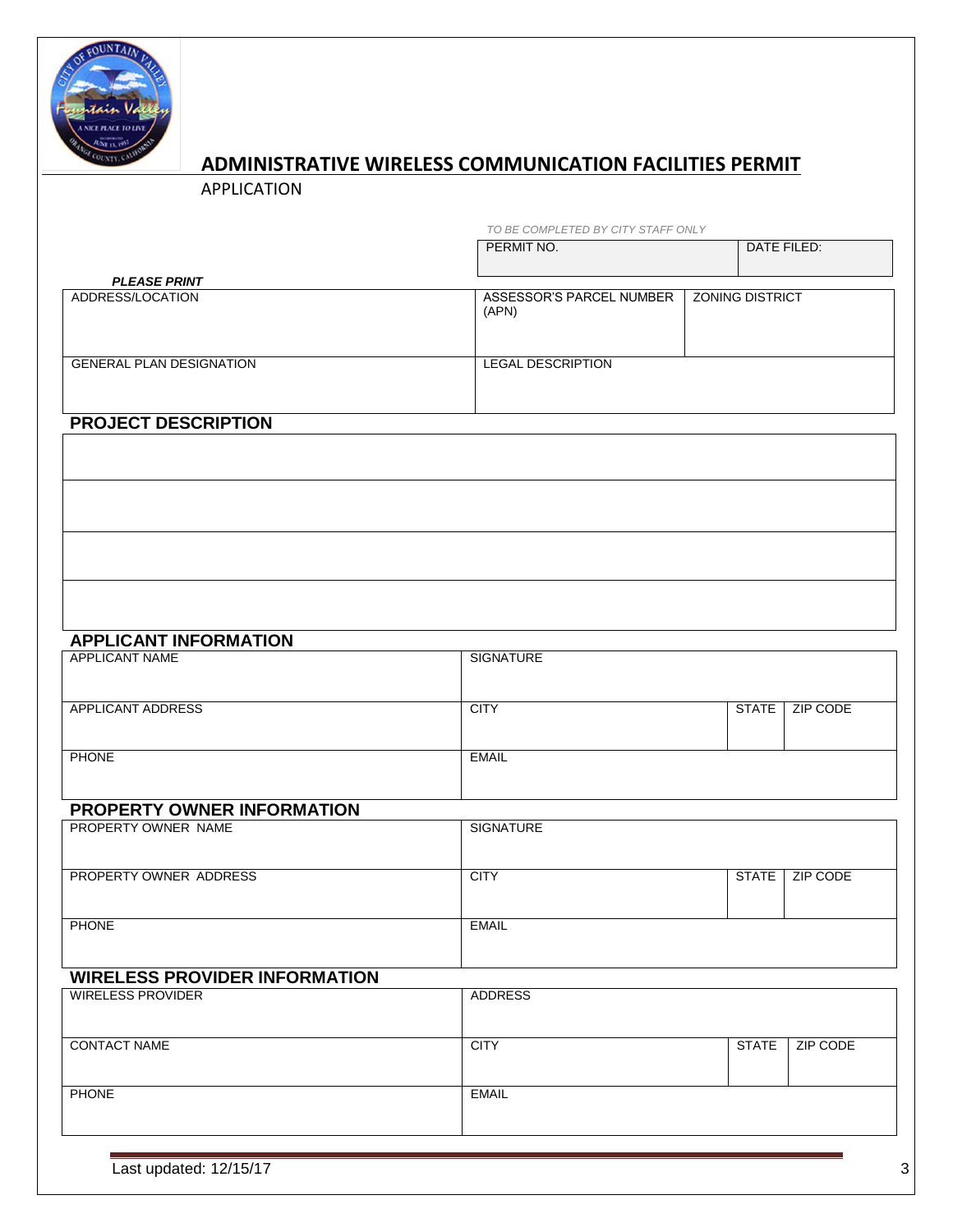

APPLICATION

# **STANDARD CONDITIONS OF APPROVAL:**

(b) Conditions of Approval. Conditions of approval shall be imposed on any permit and architectural approval granted in compliance with FVMC 21.28.060. Permit shall not become effective until all applicable conditions of approval have been met. All conditions of approval shall be observed throughout the duration of the permit. Conditions shall include, but shall not be limited to the following:

(1) Indemnification. The applicant shall agree to indemnify, hold harmless and defend the city, its officers, agents and employees from any and all liability or claims that may be brought against the city from its approval of a permit.

(2) Terms of Lease. A letter outlining the terms of the lease, license or other agreement with the property owner shall be submitted to the city prior to issuance of a building permit for the facility. If the lease, license or agreement is extended or terminated, notice and evidence thereof shall be provided to the director. Upon termination or expiration of the lease, the use permit for the facility shall become null and void and the facility removed within ninety days.

(3) Certificate of Continued Use. Certificate of continued use of each approved facility shall be submitted on a yearly basis at the time of business renewal for as long as the facility remains in operation. The certification shall indicate that the facility is operating as approved and that the facility complies with the most current Federal Communications Commission (FCC) safety standards. Facilities which are no longer in operation shall be removed within ninety days after the date of discontinuation.

(4) Revocation. If no annual certification is provided, the use permit for the facility may be revoked by the director. Prior to revoking a permit, the director shall provide the owners of record written notice of their failure to provide the annual certification and an opportunity for hearing.

(5) Deposit. Prior to issuance of a building permit or encroachment permit for the facility, applicant shall be required to provide a deposit or other security with the city for removal of the facility and any accessory wireless equipment if the facility is found to be abandoned, the use permit is revoked by the director or the facility is found in need of repair or graffiti abatement and reasonable notice and an opportunity to correct is provided.

(6) Change of Ownership. Notice of change of ownership of the facility shall be provided to the city.

(7) Preliminary Engineering Report. Within ninety days of commencement of operation, applicant shall provide a preliminary report and/or field report prepared by a qualified engineer that shows the operation of the facility is in compliance with the standard established by the American National Standards Institute (ANSI) and Institute of Electrical and Electrical Engineers (IEEE) for safe human exposure to electromagnetic fields (EMF) and radio frequency radiation (RFR).